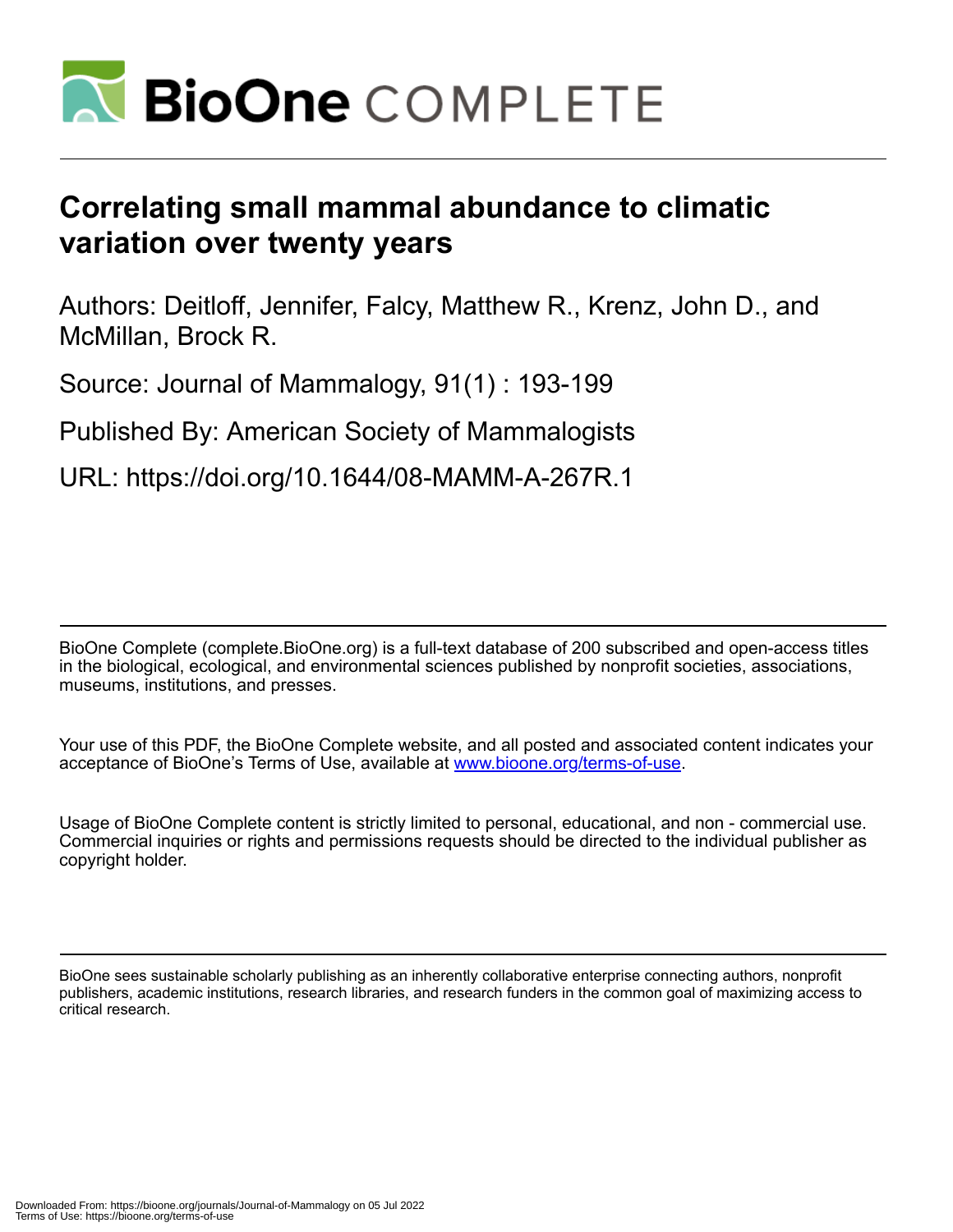

# Correlating small mammal abundance to climatic variation over twenty years

JENNIFER DEITLOFF,\* MATTHEW R. FALCY, JOHN D. KRENZ, AND BROCK R. MCMILLAN

Department of Biology, Auburn University, Auburn, AL 36849, USA (JD) Department of Biological Sciences, Minnesota State University, Mankato, MN 56001, USA (JD, JDK, BRM) Department of Ecology, Evolution, and Organismal Biology, Iowa State University, Ames, IA 50011, USA (MRF) Department of Plant and Wildlife Sciences, Brigham Young University, Provo, UT 84602-5253, USA (BRM)

\* Correspondent: jenneyd@auburn.edu

Little is known about abundance–climate relationships for animals because few long-term field studies address the issue. We present results from a 20-year study of abundance of *Peromyscus leucopus* (white-footed mouse) and Microtus pennsylvanicus (meadow vole). P. leucopus exhibited a biennial cycle with an overall population increase. M. pennsylvanicus did not exhibit a population cycle, and population size declined. We attribute longterm changes in abundance of both species to succession from grass-dominated to tree-dominated vegetation. The only significant association we found between abundance of either species over 20 years and 4 climate variables was a positive relationship between *M. pennsylvanicus* and summer precipitation. However, all but 1 of the potential abundance–climate relationships were significant when temporal subsets of the original data were analyzed. Weak associations may exist between climate and abundance that are contingent upon other unidentified factors, which further suggests that abundance–climate correlations are sensitive to the particular time frame of a study. DOI: 10.1644/08-MAMM-A-267R.1.

Key words: long-term studies, meadow vole, Microtus pennsylvanicus, Peromyscus leucopus, population size, precipitation, snow depth, temperature, weather, white-footed mouse

E 2010 American Society of Mammalogists

Ecologists continue to debate the relative importance of factors that influence or potentially determine population size. Populations can be affected by density-dependent factors such as disease transmission and availability of space and food (Dennis and Taper 1994; Hansson 1996; Lewellen and Vessey 1998a; Vessey 1987). Density-independent factors also can impact population size (Andrewartha and Birch 1954; Marinat 1987). For example, severe weather events can cause direct mortality, and long-term climatic patterns can affect populations indirectly by influencing the abundance of resources, competitors, and predators (Berryman et al. 1987). Understanding how climatic variation affects population size is a necessary prerequisite for predicting the impacts of environmental change. Populations that are affected strongly by climate are often more difficult to predict (Hastings et al. 1993) and manage (Allen et al. 1993; Ginzburg et al. 1990; Stacey and Taper 1992).

Many climatic factors can influence changes in population size of small mammals. These fluctuations can be the result of changes in fecundity or survival. For example, climate can limit seasonal breeding (Kalcounis-Rueppell et al. 2002) and affect daily activity levels (Vickery and Bider 1981). During winter, many small mammals are active under snow cover. Snow cover can provide protection from predators (Hansson 1987) and from harsh temperatures (Zonov 1982). However, severe winter conditions can reduce availability of food (Hansen et al. 1999; Hansson 1987) and decrease health of individuals (Stokes et al. 2001). Also, in summer, extremely hot temperatures have been correlated negatively with population size (Lewellen and Vessey 1998b). Furthermore, precipitation can affect population size indirectly by changing food availability (Bergallo and Magnusson 1999; Wolff 1996). Factors that are critical for persistence of individuals might change between seasons or years (McMillan et al. 2005). Thus, climate can impact population dynamics of small mammals in numerous ways.

This study focuses on the impacts of climate on the abundance of Microtus pennsylvanicus (meadow vole) and Peromyscus leucopus (white-footed mouse). M. pennsylvanicus is a very prolific mammal. Females become sexually mature within 30 days of birth and can produce litters every 3

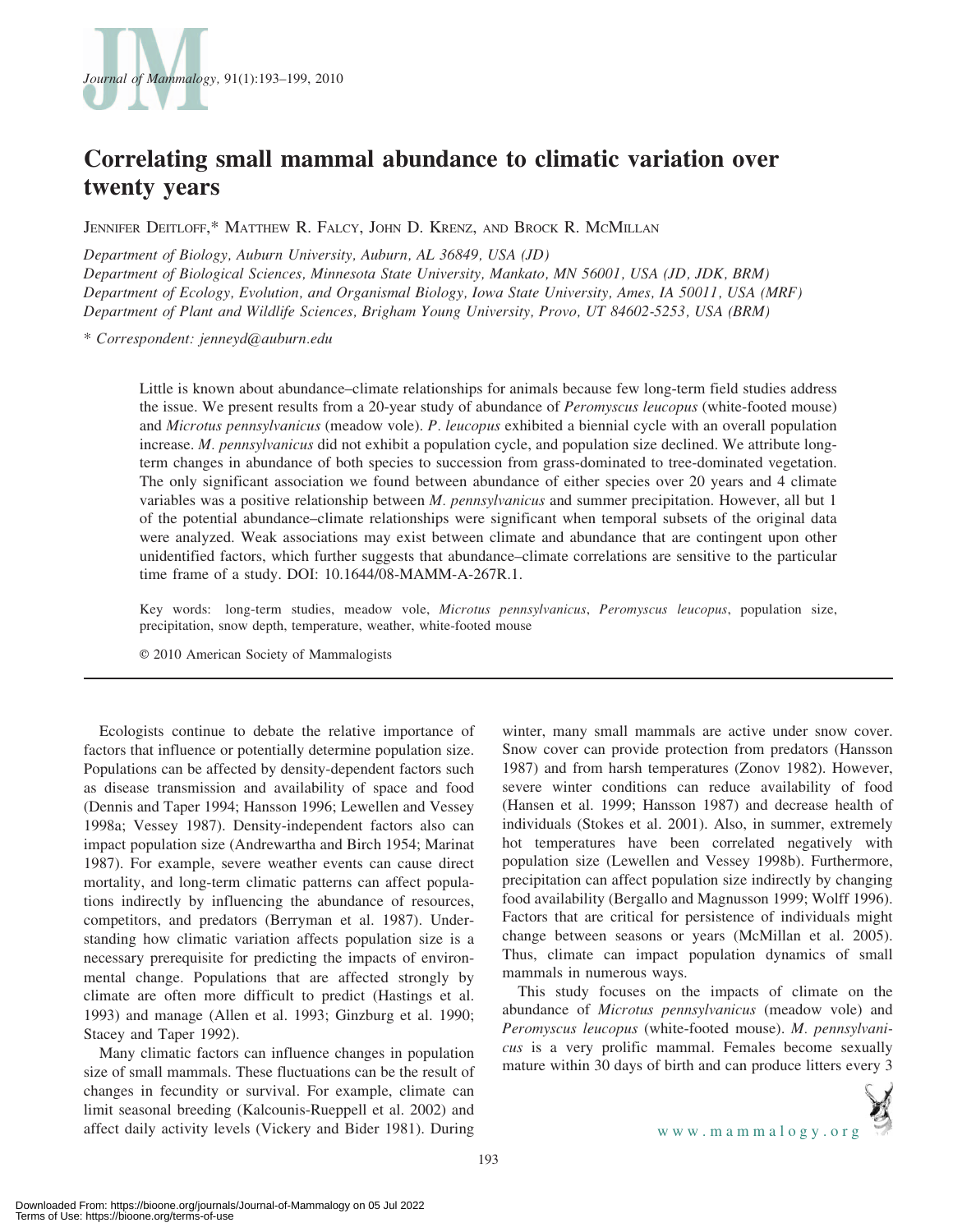weeks, with observed litter sizes ranging from 1 to 11 individuals and mean litter size estimated at 4.0–6.2 individuals (Hamilton 1941; Kott and Robinson 1963; Tamarin 1977). M. pennsylvanicus is found primarily in open grasslands where it feeds on most species of grasses, sedges, and herbaceous plants. It also scavenges on animal remains and girdles woody vegetation (Reich 1981).

Microtus pennsylvanicus is sometimes found in sympatry with P. leucopus. P. leucopus feeds primarily on insects and seeds (Lackey et al. 1985) and prefers woody habitats (Iverson et al. 1967; Yahner 1982), thus coexistence with M. pennsylvanicus may be attributed to differing dietary preferences. In northern North America P. leucopus reaches sexual maturity in 44 days and produces an average of 4.3–5.0 individuals per litter with a gestation period of 3–5 weeks (Lackey et al. 1985). The rapid reproductive rates and population turnover times (typically  $\leq 1$  year for both species—Hamilton 1937; McMillan et al. 1997) make these species particularly amenable to the study of the relationship between abundance and climatic variation.

The temporal scale of a field study can influence which components of climate are found to affect population abundance. Long-term studies should be more effective at detecting weak associations because of increased sample size. Alternatively, effects of climate on demography might be very short term (Lewellen and Vessey 1998b), and seasonal averages taken over many years might mask short-term effects (Kalcounis-Rueppell et al. 2002). We used a 20-year data set to examine potential effects that climate has on populations of P. leucopus and M. pennsylvanicus. We also studied subsets of this data set to determine whether different time periods (duration and start date) revealed different trends.

The purpose of this study was to examine potential effects of climatic variation on population abundance of P. leucopus and M. pennsylvanicus. Because of contrary results from previous studies (mentioned above), we examined the relationship between abundance and several climatic variables. We hypothesized that fall abundance was influenced by climatic conditions from the previous winter and summer. We also explored the consequences of using shorter studies to understand abundance–climate relationships by comparing results obtained from analysis of subsets of our data with the full data set. We expected that the long-term studies would be better at detecting long-term trends in fluctuations of population size due to climatic conditions.

## MATERIALS AND METHODS

Small mammals were trapped on the Minnesota State University campus in Mankato, Minnesota (northeastern corner of the study site was  $44^{\circ}08.382'N$ ,  $93^{\circ}59.940'W$ ) from late September to early October each year from 1978 to 1997. Sherman traps ( $13 \times 13 \times 22$  cm; H. B. Sherman Traps, Inc., Tallahassee, Florida) were baited with a mixture of oats and peanut butter. From 1978 through 1986 we used a trapping grid measuring  $40 \times 60$  m with 35 traps spaced 10 m apart. From 1987 through 1997 grid size changed to a square arrangement of  $60 \times 60$  m with 25 traps spaced 15 m apart. Although the size of our trapping grid was relatively small, it expanded throughout the region that contained woody vegetation and was surrounded by Kentucky bluegrass (Poa pratensis). Therefore, the trapping grid likely captured an isolated population. Over the entire study we checked traps twice daily (morning and evening) and rebaited traps when needed. For each animal captured we recorded species and age and marked each with a unique toe-clip pattern within each year. If animals were recaptured, the above data were recorded again for that capture. Capture rates were too low to implement procedures for estimating population size with standard mark–recapture models (Otis et al. 1978). Furthermore, because the number of traps used changed in 1987, each year we calculated abundances of each species as the total number of unique individuals captured divided by the number of traps used that year. All animals were captured by using standard trapping methods. At the initiation of this study no published guidelines existed for capturing and handling small mammals. However, recommended methods for handling mammals were published by the American Society of Mammalogists during data collection (ad hoc Committee for Animal Care Guidelines 1985), and the methods used for this study were consistent with those recommendations. Alternatives to the methods used (e.g., toe-clipping) are suggested in current guidelines of the American Society of Mammalogists (Gannon et al. 2007), and we no longer employ such methods.

The plant community on the site transitioned from grassdominated toward woodland over the 20 years this study was conducted. Therefore, we needed to account for any possible changes in abundance due to habitat change so as to not mask potential effects of weather on population abundance. This was accomplished by including a time factor of year (hereafter referred to as ''year'') in a multiple regression analysis of abundance on climatic factors. Visual inspection of abundance data for P. leucopus suggested that populations might have fluctuated biennially. As for habitat change, we wanted to test statistically for fluctuations and, if significant, remove them from further analyses on effects of climate on abundance. Because our data were collected once a year, we were able to model a cycle by creating a vector of dummy variables consisting of alternating 0s and 1s, corresponding to trough and peak years, respectively. We added this cycle as an additional factor in the overall analysis (see below).

We obtained climate data from the National Weather Service station (National Weather Service 2002) station located in Mankato, Minnesota,  $(44^{\circ}09'N, 94^{\circ}01'W)$ . The climate factors that we used were snow depth, winter temperature, summer precipitation, and summer temperature. Snow depth was defined as mean daily maximum snow depth during December, January, and February. We defined winter temperature as mean daily low during December, January, February, and March. Summer precipitation was defined as mean daily precipitation during April, May, June, and July. Summer temperature was defined as mean daily high during June, July, and August.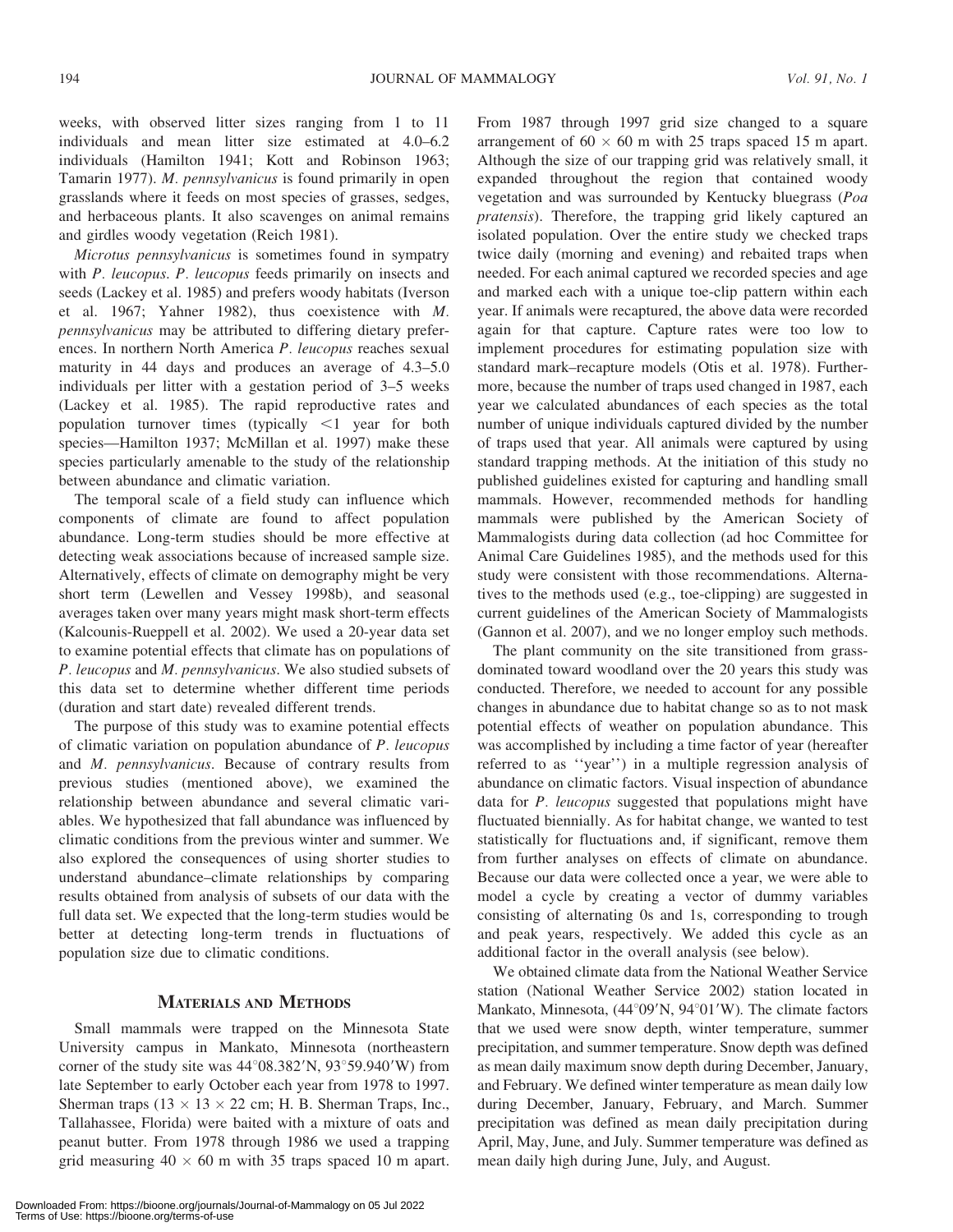A stepwise regression was used to test for associations between abundances of P. leucopus and M. pennsylvanicus with the 4 climate variables defined above. Thus, for both P. leucopus and M. pennsylvanicus we performed separate stepwise regression of abundance on year (to account for successional change in habitat), biennial cycle, snow depth, winter temperature, summer precipitation, and summer temperature. Our data were annually censused populations, which potentially contain an autocorrelation structure not fully modeled by the year and cycle terms. If so, the ensuing error terms would violate regression analysis assumptions. We therefore examined plots of the residuals against time but found no evidence for lack of independence. We also were interested in the possibility of delayed population responses to climate, so we also conducted the analysis with 1- and 2-year time lags. This resulted in no significant association between abundance and any of the climate variables.

We also were interested in evaluating how these results change with shorter intervals. Therefore, we divided the data sets for both species into multiple subsets, where each subset constitutes what would have been observed if the study had been conducted over a shorter time period with different starting dates. We considered all possible subsets that were at least 3 years long. For each species this resulted in 171 unique subsets of the original 20-year data set. A stepwise multiple regression was performed on each of the 342 (171 for each species) subsets by using SAS 9.1 (SAS Institute Inc. 2002). We did not make adjustments for nonindependence among data subsets because our goal was not to use data subsets to generate a single estimate of weather effects on abundance; rather, we wished to generate results that would have been produced by shorter-term studies and to compare these to results we found for the entire 20-year data set. This provides insight into how sensitively results depend on the particular period over which the study is conducted and the duration of the study.

## **RESULTS**

The mean  $(\bar{X} \pm SD)$  abundance of *P. leucopus* (number of animals per trap per year) was  $0.088 \pm 0.058$ , and mean abundance of *M. pennsylvanicus* was  $0.638 \pm 0.498$ . For the complete 20-year data set only year and the biennial cycle (among year, biennial cycle, and 4 climate variables) were significantly related to abundance of P. leucopus ( $R^2 = 0.64$ ;  $F_{2,17} = 15.04, P_{\text{model}} = 0.002, P_{\text{year}} = 0.004, P_{\text{cycle}} = 0.003;$ Fig. 1a). The 4 climate variables were not significant predictors of abundance of P. leucopus. Abundance of M. pennsylvanicus was significantly related to year and summer precipitation ( $R^2 = 0.56$ ,  $F_{2,17} = 10.9$ ,  $P_{\text{model}} = 0.0009$ ,  $P_{\text{year}}$  $= 0.015$ ,  $P_{\text{summer precipitation}} = 0.004$ ; Fig. 1b). The biennial cycle and the other 3 climate variables were not significantly related to abundance of M. pennsylvanicus.

We then conducted further stepwise regressions on subsets of the 20-year data set. This yielded mixed results. Of 171 data subsets of the *P*. leucopus data, year and biennial cycle were significant in 45 and 109 subsets, respectively (Table 1).

Downloaded From: https://bioone.org/journals/Journal-of-Mammalogy on 05 Jul 2022 Terms of Use: https://bioone.org/terms-of-use

Although none of the weather factors were significant in the complete 20-year data set, snow depth was significantly related to P. leucopus in 19 subsets, winter temperature was related in 7 subsets, summer precipitation was related in 6 subsets, and summer temperature was related in 11 subsets. In addition, the sign of the relationship was not consistent for all weather variables. For example, winter temperature was related positively to abundance of P. leucopus 3 times and related negatively 4 times.

When subsets of the abundance of M. pennsylvanicus were analyzed, the results were variable as well (Table 2). Year and summer precipitation were significantly related to abundance in 56 and 68 subsets, respectively, of 171. Factors that were not significant in the 20-year data set of M. pennsylvanicus were rarely significant in the subsets: biennial cycle appears 4 times, snow depth appeared once, winter temperature appeared twice, and summer temperature never appeared as significant. Because we performed 171 tests for each species, we expected to obtain approximately 8.6 spurious correlations of each factor at  $\alpha = 0.05$ . The observed number of significant correlations is much different than this expectation for some of the weather factors (Table 3). Some of the correlations shown in Tables 1 and 2 may be spurious, but our goal was to understand what the results would have been if subsets of our data were examined rather than to suggest that all of these correlations are biologically significant.

#### **DISCUSSION**

Peromyscus leucopus and M. pennsylvanicus remained sympatric on our study site throughout the 20-year study. During this period the study site underwent successional change from grass to tree-dominated vegetation. We observed a concurrent increase in abundance of P. leucopus and decrease in abundance of M. pennsylvanicus, which is consistent with previous findings on habitat preferences (Grant 1971; Hamilton and Whitaker 1979; McMillan and Kaufman 1994) and competitive interactions (Bowker and Pearson 1975; Reich 1981). Because our study is observational, we cannot determine if the observed difference in population trends can be explained by succession-induced alteration of competitive interactions or a fundamental difference in habitat preference.

Effects of climate on abundance can be mediated by many factors. Short-term weather extremes lasting a few days can be ameliorated or exploited by altering behaviors (Kalcounis-Rueppell et al. 2002). For example, some small mammals increase activity during rainfall, presumably because rainfall inhibits predation (Vickery and Bider 1981). However, scaling short-term behavioral responses to long-term demographic patterns is not simple because optimal behaviors are often state-dependent (Clark and Mangel 2000). Thus, rain should suppress activity of a predator only until its risk of starvation outweighs the risks of foraging in the rain. Longer-term climatic conditions are known to affect foraging patterns and social interactions (Madison 1984; Spencer 1984; Stebbins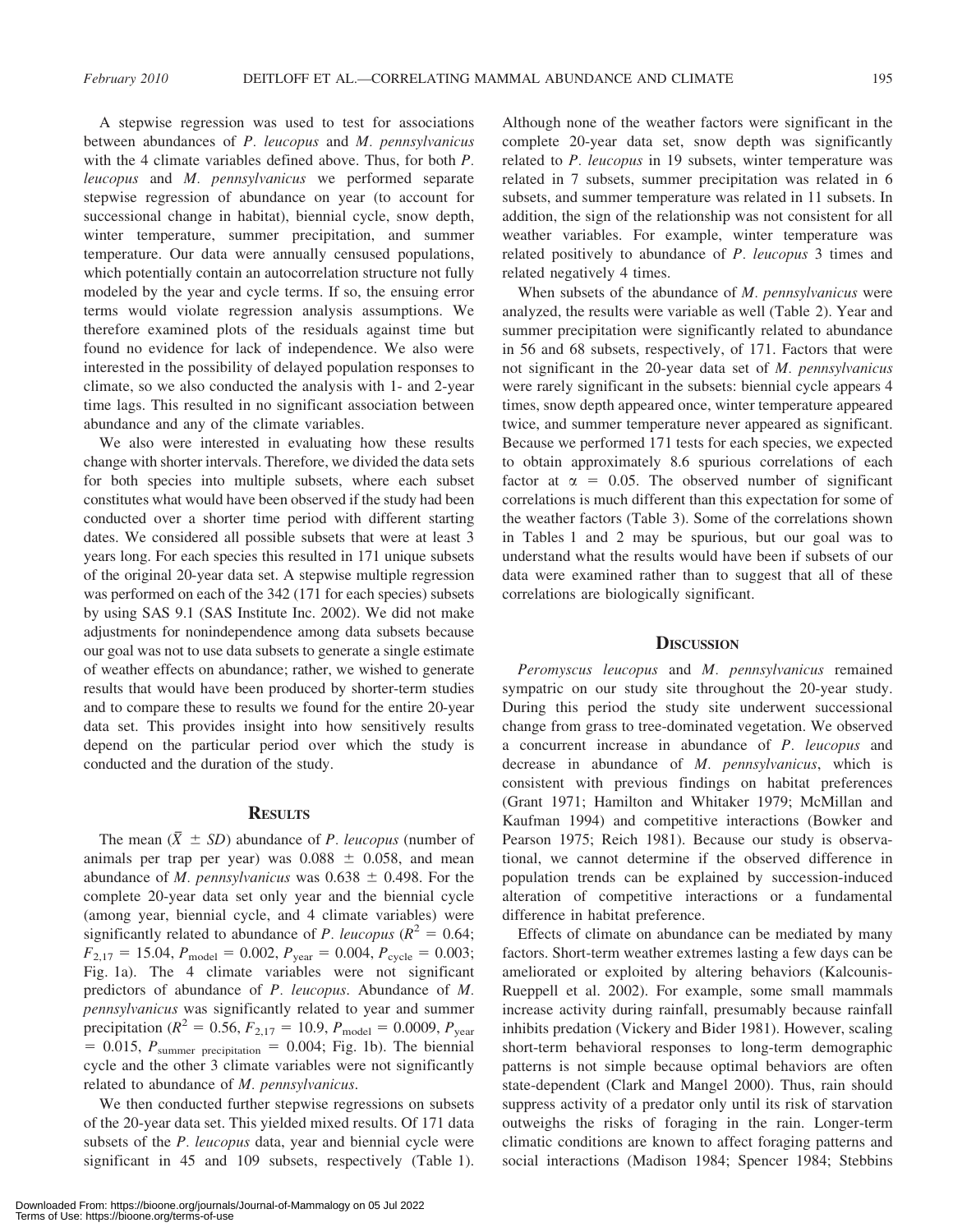

FIG. 1.—Abundance (circle, solid line) of a) Peromyscus leucopus and b) Microtus pennsylvanicus observed at the study site during 1978– 1997. For both species the predicted abundance (open square, dashed line), using the factors of year (successional change) and summer precipitation, is presented for comparison.

1984), but the demographic consequences of climate-induced alteration of behavior remains difficult to predict.

Using the entire 20-year data set we found that populations of P. leucopus do not seem to fluctuate with the climatic variables that we examined. However, populations of M. pennsylvanicus correlated with summer precipitation. The 2nd hypothesis that we examined was that long-term studies are better at detecting correlations with fluctuations of population size and climatic variables. Analysis of subsets of our 20-year data set created results equivalent to what would have been generated if the study had been carried out over shorter intervals beginning at different times. This provides insight into how sensitive correlations between abundance and weather are to the particular interval of time over which sampling is performed. Although we expect some spurious associations, we found that results for  $P$ . leucopus were very sensitive to the time frame used. The results we found in the entire 20-year data set were found only in 26 of 171 possible subsets. For example, there were 8 possible 13-year data sets within the complete data set, and just 3 of these would have returned the same results as the 20-year study. Similarly, results for the 20-year data set of M. pennsylvanicus would have been found in only 29 of the 171 possible shorter subsets, and just 1 of the possible 8 subsets of 13 years repeats the results from the 20-year study.

The sensitivity of correlations to time period suggests that the influence of weather might be mediated by other factors. As a hypothetical example, snow depth might have had a significant effect on abundance of P. leucopus over the entire 20-year data set if disease, predator abundance, or any other influential factor also had been measured. McMillan et al. (2005) suggested that the relative influence of factors driving population dynamics can change from year to year and can depend on time of year. In addition, others have suggested that biologically critical factors are not always statically significant (Nester 1996). For example, we can speculate that snow depth was significant in 18 of the data subsets because other factors were relatively inconsequential at those times. The factors that were significant most often in these subsets also were significant in the stepwise regression when all the data were used. Long-term data sets might capture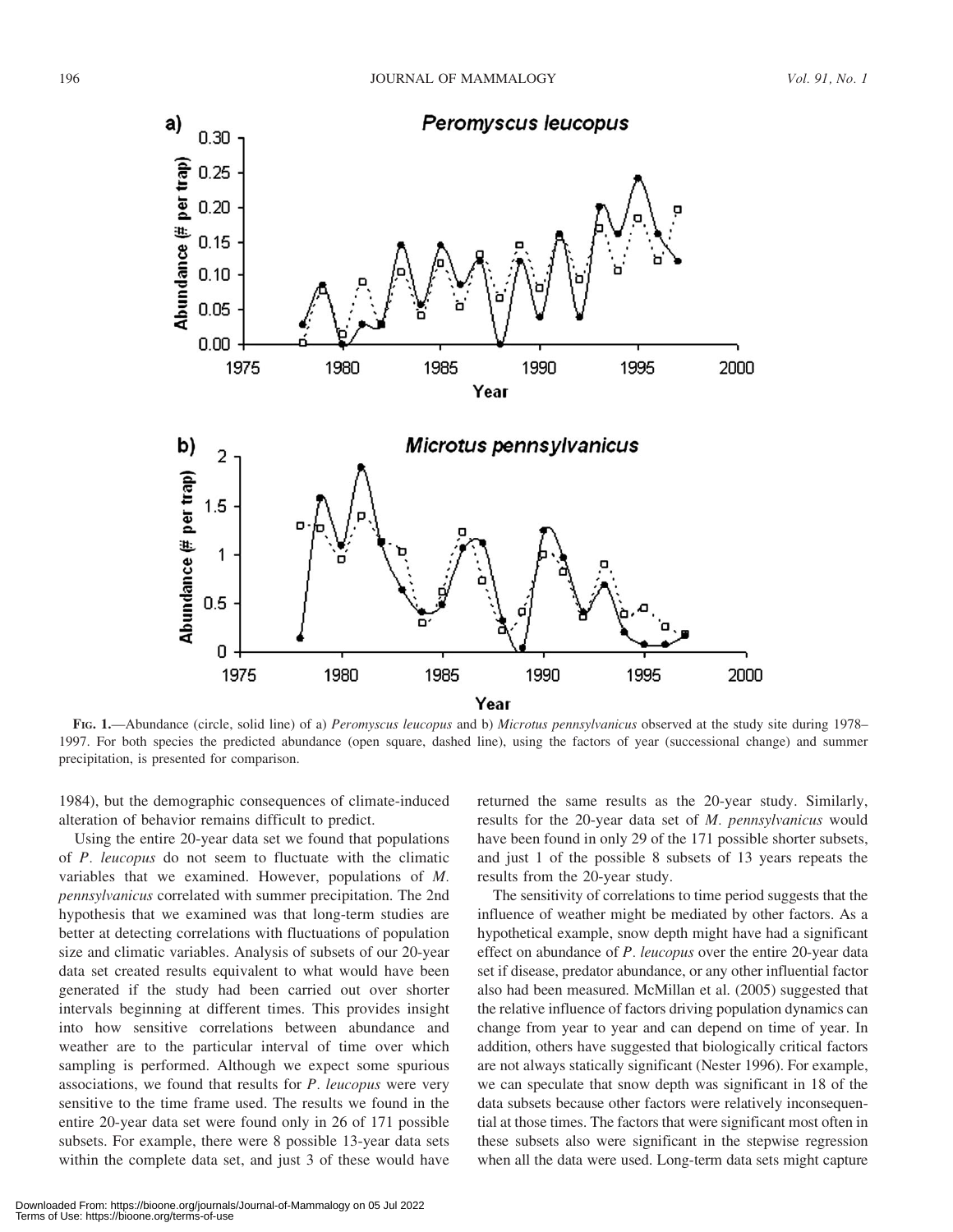TABLE 1.—Stepwise regression results for all possible data subsets from 3 to 20 years in duration. Column headings are the starting date (year) of subsets, and row headings represent the number of years included in each subset. Within each cell, numbers represent which factor was significantly related ( $P < 0.05$ ) to abundance of white-footed mouse (Peromyscus leucopus; 1 = year [successional change]; 2 = cycle; 3 = snow depth;  $4 =$  winter temperature;  $5 =$  summer precipitation;  $6 =$  summer temperature). Negative relationships were indicated by a minus sign  $(-)$  followed by the number of the related factor. Cells showing a dash  $(-)$  represent a subset where none of the factors were significantly related to abundance of P. leucopus.

| No.<br>years | 1978           | 1979           | 1980           | 1981                            | 1982           | 1983                          | 1984    | 1985        | 1986        | 1987 | 1988               | 1989       |   |   | 1990 1991 1992 1993 1994 1995 |      |    |
|--------------|----------------|----------------|----------------|---------------------------------|----------------|-------------------------------|---------|-------------|-------------|------|--------------------|------------|---|---|-------------------------------|------|----|
| 20           | 1, 2           |                |                |                                 |                |                               |         |             |             |      |                    |            |   |   |                               |      |    |
| 19           | 1, 2           | 1, 2           |                |                                 |                |                               |         |             |             |      |                    |            |   |   |                               |      |    |
| 18           | 1, 2           | 1, 2           | 1, 2           |                                 |                |                               |         |             |             |      |                    |            |   |   |                               |      |    |
| 17           | 1, 2           | 1, 2           |                | $1, 2 \quad 1, 2$               |                |                               |         |             |             |      |                    |            |   |   |                               |      |    |
| 16           | 1, 2           | 1, 2           |                | $1, 2$ 1, 2, 3                  | 1, 2           |                               |         |             |             |      |                    |            |   |   |                               |      |    |
| 15           | 2              | 1, 2, 3        | 1, 2           | 1, 2                            | $1, 2 \quad 2$ |                               |         |             |             |      |                    |            |   |   |                               |      |    |
| 14           | $\overline{2}$ | 2, 3           | 2, 3           | 1, 2                            | 1, 2           | 1, 2                          | 2       |             |             |      |                    |            |   |   |                               |      |    |
| 13           | 2              | 2              | 2              | 2, 3                            | 2              | 1, 2                          | 1, 2, 3 | 2           |             |      |                    |            |   |   |                               |      |    |
| 12           | $\overline{2}$ | 2              | 2              | 2                               | 2              | $2, -6$                       | 1, 2    | $1, 2, 3$ 2 |             |      |                    |            |   |   |                               |      |    |
| 11           | 2              | $\mathfrak{2}$ | $\mathfrak{2}$ | 2                               | 2              | 2                             | $2, -6$ | 1, 2, 3     | 1, 2, 3     |      |                    |            |   |   |                               |      |    |
| 10           | 1, 2           | 2              | 2              | $\overline{2}$                  | 2              | 2                             | 2       | 2           | 1, 2, 3     | 2    |                    |            |   |   |                               |      |    |
| 9            |                |                | 2              | $\hspace{0.05cm}$               | 2              | $2, -6$                       | 2       | 2, 5        | $2, -4, -6$ | 1, 2 | 1, 2               |            |   |   |                               |      |    |
| 8            |                |                |                | $\hspace{0.1mm}-\hspace{0.1mm}$ | 2, 3           | $2, -6$                       | 2       | 2           | 2, 5        |      | $1, 2, -4$         |            |   |   |                               |      |    |
|              |                |                |                | $\hspace{0.1mm}-\hspace{0.1mm}$ | 2, 3           | $2, -6$                       | $2, -6$ | 2           | 2, 5        |      | $1, 2 \quad 1, -4$ | $2, -4, 6$ |   |   |                               |      |    |
| 6            |                |                |                |                                 | 2              | $2, 4, -6$                    | $2, -6$ | $2, -6$     | 2           | 2    | 1, 2               |            |   |   |                               |      |    |
| 5            | 2              |                |                |                                 | 2              | 2                             |         | 3           | 3           | 2    | 2                  |            |   |   | $-3, 5$                       |      |    |
|              | 3              |                |                |                                 | 2              | $\mathfrak{D}_{\mathfrak{p}}$ |         |             |             | 2    |                    | 2          | 2 | 5 | 4                             | $-3$ |    |
| 3            | 3              |                |                |                                 | 4              | 2                             |         | $-5$        |             |      |                    |            |   |   |                               |      | -3 |

the effects of abiotic influences on populations; however, shortterm studies might reveal factors that could be critical to shortlived species. Therefore, we concluded that time period affects the conclusions drawn about which factors influence population size. Our results suggested that climate is a critical, yet elusive, determinant of changes in population size of small mammals.

The benefits of our relatively long-term data are offset partially by the relatively restricted spatial scale over which abundance was measured. Because too few captures were made to estimate population size with mark–recapture estimation techniques, we used the number of unique animals captured per trap as a proxy for population size. Thus, we were

TABLE 2.—Stepwise regression results for all possible data subsets from 3 to 20 years in duration. Column headings are the starting date (year) of subsets and row headings represent the number of years included in each subset. Within each cell, numbers represent which factor was significantly related ( $P < 0.05$ ) to abundance of meadow vole (Microtus pennsylvanicus; 1 = year [successional change]; 2 = cycle; 3 = snow depth;  $4 =$  winter temperature;  $5 =$  summer precipitation;  $6 =$  summer temperature). Negative relationships were indicated by a minus sign (-) followed by the number of the related factor. Cells showing a dash (—) represent a subset where none of the factors were significantly related to abundance of M. pennsylvanicus.

| No.<br>years | 1978                            | 1979           | 1980                         | 1981           | 1982                                    | 1983 | 1984                            | 1985       | 1986                          | 1987 | 1988          | 1989 | 1990          | 1991 | 1992 | 1993 | 1994 | 1995 |
|--------------|---------------------------------|----------------|------------------------------|----------------|-----------------------------------------|------|---------------------------------|------------|-------------------------------|------|---------------|------|---------------|------|------|------|------|------|
| 20           | $-1, 5$                         |                |                              |                |                                         |      |                                 |            |                               |      |               |      |               |      |      |      |      |      |
| 19           |                                 | $-1, 5 -1, 5$  |                              |                |                                         |      |                                 |            |                               |      |               |      |               |      |      |      |      |      |
| 18           | 5                               |                | $-1, 5 -1, 5$                |                |                                         |      |                                 |            |                               |      |               |      |               |      |      |      |      |      |
| 17           | $\overline{\phantom{0}}$        |                | $-1, 5 -1, 5 -1, 5$          |                |                                         |      |                                 |            |                               |      |               |      |               |      |      |      |      |      |
| 16           | $-1$                            |                | $-1, 5, -1, 5, -1, 5, -1, 5$ |                |                                         |      |                                 |            |                               |      |               |      |               |      |      |      |      |      |
| 15           | $-1$                            | 5 <sup>7</sup> | $5 -1, 5, 5$                 |                | $\overline{5}$                          |      |                                 |            |                               |      |               |      |               |      |      |      |      |      |
| 14           | 5                               | $-1$           | $-1$                         | $-1$           | $-1$                                    |      | 5                               |            |                               |      |               |      |               |      |      |      |      |      |
| 13           | 5                               | $-1$           | $-1, 5 -1 -1$                |                |                                         | $-1$ |                                 | 5          |                               |      |               |      |               |      |      |      |      |      |
| 12           | $\overline{\phantom{0}}$        |                |                              |                | $-1, 5, -1, 5, -1, 5, -1, 5, -1, 5, -1$ |      |                                 | 5          | $-1, 5$                       |      |               |      |               |      |      |      |      |      |
| 11           | $\overline{\phantom{m}}$        |                | $-1, 5, -1, 5, -1, 5, 5$     |                |                                         | 5    | $-1, 4 -$                       |            | 5                             |      |               |      |               |      |      |      |      |      |
| 10           | $\hspace{0.1mm}-\hspace{0.1mm}$ |                | $-1, 5, -1, 5, -1, 5, 5$     |                |                                         | 5    | $\hspace{0.1mm}-\hspace{0.1mm}$ | $-1, 4, 5$ |                               | 5    | $-1$          |      |               |      |      |      |      |      |
| 9            |                                 | $-1$           | $5\overline{)}$              | 5 <sup>5</sup> | 5                                       | 5    | 5                               |            | $-1$                          |      | $-1, -2$ $-1$ |      |               |      |      |      |      |      |
| 8            |                                 | 5.             |                              | 5              | $\overbrace{\phantom{12333}}$           | 5.   | 5                               | 5          | $\overbrace{\phantom{aaaaa}}$ |      |               | -1   | $-1$          |      |      |      |      |      |
|              |                                 |                |                              |                | 5                                       |      | $\overline{5}$                  | 5          | 5                             |      |               | $-1$ | $-1, 5 -1, 3$ |      |      |      |      |      |
| 6            |                                 |                |                              |                |                                         | 5.   |                                 |            |                               |      |               |      | $-1, 5 -1$    |      |      |      |      |      |
| C.           |                                 |                |                              |                |                                         |      |                                 |            |                               |      | -5            |      | $-1, 5, 5$    |      |      | 5    |      |      |
| 4            |                                 |                |                              |                |                                         | $-2$ | $-2$                            |            |                               |      |               | 5.   |               | -5   |      |      |      |      |
|              |                                 |                |                              |                |                                         |      |                                 |            |                               |      |               |      |               |      |      |      |      |      |

Downloaded From: https://bioone.org/journals/Journal-of-Mammalogy on 05 Jul 2022 Terms of Use: https://bioone.org/terms-of-use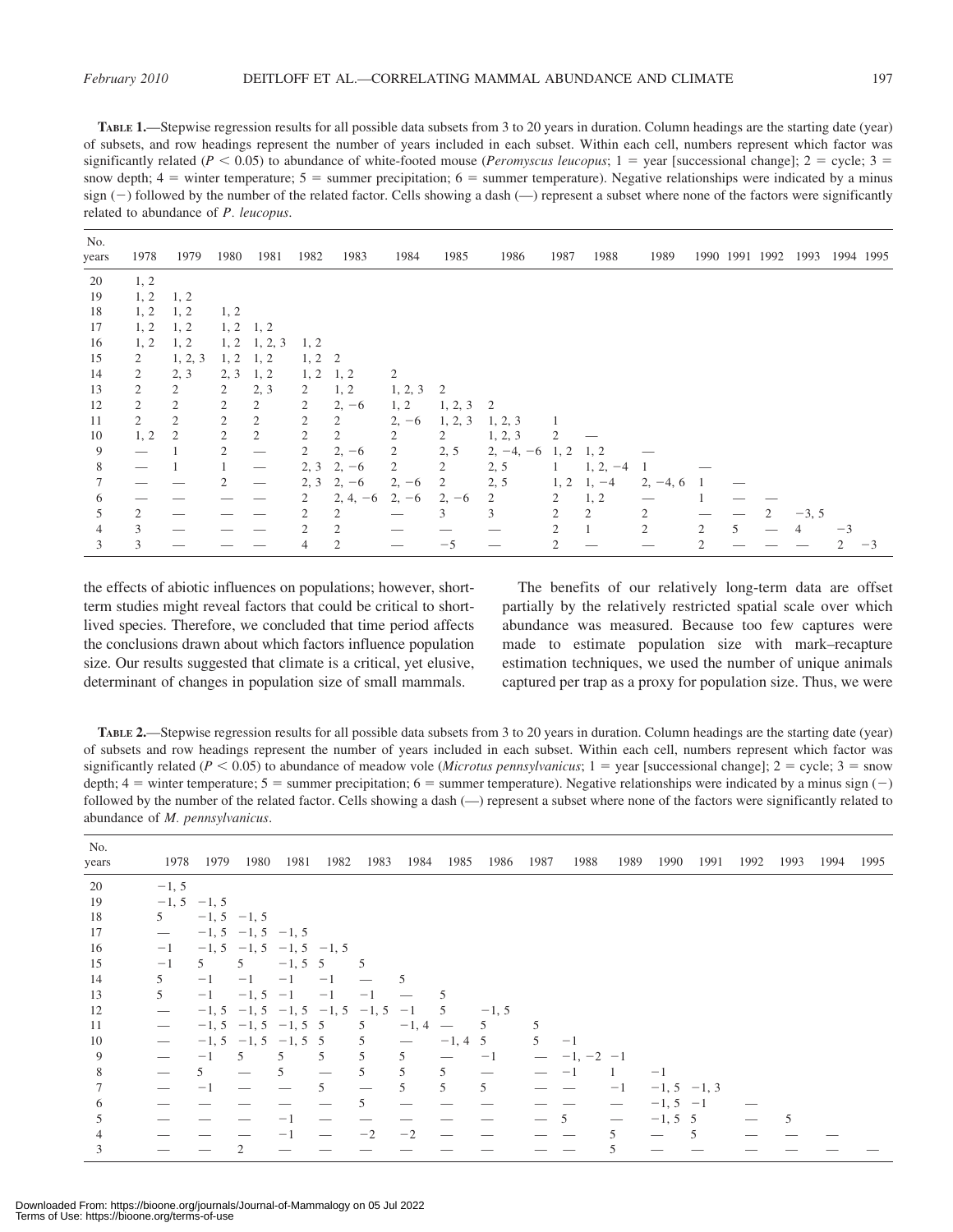TABLE 3.—Values are the number of times the given factor was significantly associated with abundance of each species (Peromyscus leucopus [white-footed mouse] and Microtus pennsylvanicus [meadow vole]). With 171 analyses performed for each species, 8.6 spurious associations were expected using  $\alpha = 0.05$ . If spurious associations are distributed binomially, no more than 14 are expected at  $\alpha = 0.05$ .

| Factor               | P. leucopus | M. pennsylvanicus |
|----------------------|-------------|-------------------|
| Year                 | 45          | 56                |
| Cycle                | 109         |                   |
| Snow depth           | 19          |                   |
| Winter temperature   |             |                   |
| Summer precipitation | 6           | 68                |
| Summer temperature   |             |                   |

unable to determine how much error exists in our index of population size. However, we do believe that this is a real representation of what is occurring in this relatively isolated population because the area of the trapping grid covered the majority of the wooded region. Nonetheless, we assume that the process operating on our sample grids is reflective of the process operating across a larger spatial scale because we have no a priori reason to assume otherwise.

The 20-year data set revealed that abundance of P. leucopus cycled biennially and was related positively to year (successional change) and that abundance of M. pennsylvanicus is related positively to summer precipitation and related negatively to year (successional change). The analysis of subsets revealed that results from the 20-year data set were not repeated frequently with shorter-term studies, suggesting that weak associations between abundance and climate can be contingent upon other unidentified factors. Our results further suggest that relatively long-term studies might be necessary to characterize relationships between abundance and climate. Even if a study (short-term or long-term) does not reveal a significant relationship, this does not necessarily mean those factors are unimportant biologically; it simply may be that those relationships are masked by other processes.

#### **ACKNOWLEDGMENTS**

We thank M. Frydendall for providing the animal abundance data. We also thank D. C. Adams, C. Berns, J. C. Church, E. M. Myers, and B. J. Danielson for reviewing drafts of this paper.

## LITERATURE CITED

- AD HOC COMMITTEE FOR ANIMAL CARE GUIDELINES. 1985. Guidelines for use of animals in research. Journal of Mammalogy 66:834.
- ALLEN, J. C., W. M. SCHAFFER, AND D. ROSKO. 1993. Chaos reduces species extinction by amplifying local population noise. Nature 364:229–232.
- ANDREWARTHA, H. G., AND L. C. BIRCH. 1954. The distribution and abundance of animals. Univeristy of Chicago Press, Chicago, Illinois.
- BERGALLO, H. G., AND W. E. MAGNUSSON. 1999. Effects of climate and food availability on four rodent species in southeastern Brazil. Journal of Mammalogy 80:472–486.
- BERRYMAN, A. A., N. C. STENSETH, AND A. S. ISAEV. 1987. Natural regulation of herbivorous forest insect populations. Oecologia 71:174–184.
- BOWKER, L. S., AND P. G. PEARSON. 1975. Habitat orientation and interspecific interactions of Microtus pennsylvanicus and Peromyscus leucopus. American Midland Naturalist 94:491–496.
- CLARK, C. W., AND M. MANGEL. 2000. Dynamic state variable models in ecology: methods and applications. Oxford University Press, New York.
- DENNIS, B., AND M. L. TAPER. 1994. Density dependence in time series observations of natural populations: estimation and testing. Ecological Monographs 64:205–224.
- GANNON, W. L., R. L. SIKES, AND THE ANIMAL CARE AND USE COMMITTEE OF THE AMERICAN SOCIETY OF MAMMALOGISTS. 2007. Guidelines of the American Society of Mammalogists for the use of wild mammals in research. Journal of Mammalogy 88:809– 823.
- GINZBURG, L. R., S. FERSON, AND H. R. AKCAKYA. 1990. Reconstructibility of density dependence and the conservative assessment of extinction risks. Conservation Biology 4:63–70.
- GRANT, P. R. 1971. The habitat preference of Microtus pennsylvanicus, and its relevance to the distribution of this species on islands. Journal of Mammalogy 52:351–361.
- HAMILTON, W. J., JR. 1937. Growth and life span of the field mouse. American Naturalist 71:500–507.
- HAMILTON, W. J., JR. 1941. Reproduction of the field mouse (Microtus pennsylvanicus). Memorandum, Cornell University Agricultural Experimental Station 237:3–23.
- HAMILTON, W. J., JR., AND J. O. WHITAKER, JR. 1979. Mammals of the eastern United States. 3rd ed. Comstock/Cornell University Press, Ithaca, New York.
- HANSEN, T. F., N. C. STENSETH, AND H. HENTTONEN. 1999. Multiannual vole cycles and population regulation during long winters: an analysis of seasonal density-dependence. American Naturalist 154:129–139.
- HANSSON, L. 1987. An interpretation of rodent dynamics as due to trophic interaction. Oikos 50:308–318.
- HANSSON, L. 1996. Potential for mobility and population variability in similar-sized mammals and birds. Ethology Ecology & Evolution 8:29–37.
- HASTINGS, A., C. L. HOM, S. ELLNER, P. TURCHIN, AND H. C. J. GODFRAY. 1993. Chaos in ecology: is Mother Nature a strange attractor? Annual Review of Ecology and Systematics 24:1– 33.
- IVERSON, S. I., R. W. SEABLOOM, AND J. M. HNATIUK. 1967. Smallmammal distributions across the prairie–forest transition of Minnesota and North Dakota. American Midland Naturalist 78:188–197.
- KALCOUNIS-RUEPPELL, M. C., J. S. MILLAR, AND E. J. HERDMAN. 2002. Beating the odds: effects of weather on a short-season population of deer mice. Canadian Journal of Zoology 80:1594–1601.
- KOTT, E., AND W. L. ROBINSON. 1963. Seasonal variation in litter size of the meadow vole in southern Ontario. Journal of Mammalogy 44:467–470.
- LACKEY, J. A., D. G. HUCKABY, AND B. G. ORMISTON. 1985. Peromyscus leucopus. Mammalian Species 247:1–10.
- LEWELLEN, R. H., AND S. H. VESSEY. 1998a. The effect of density dependence and weather on population size of polyvoltine species. Ecological Monographs 68:571–594.
- LEWELLEN, R. H., AND S. H. VESSEY. 1998b. Modeling biotic and abiotic influences on population size in small mammals. Oecologia 113:210–218.